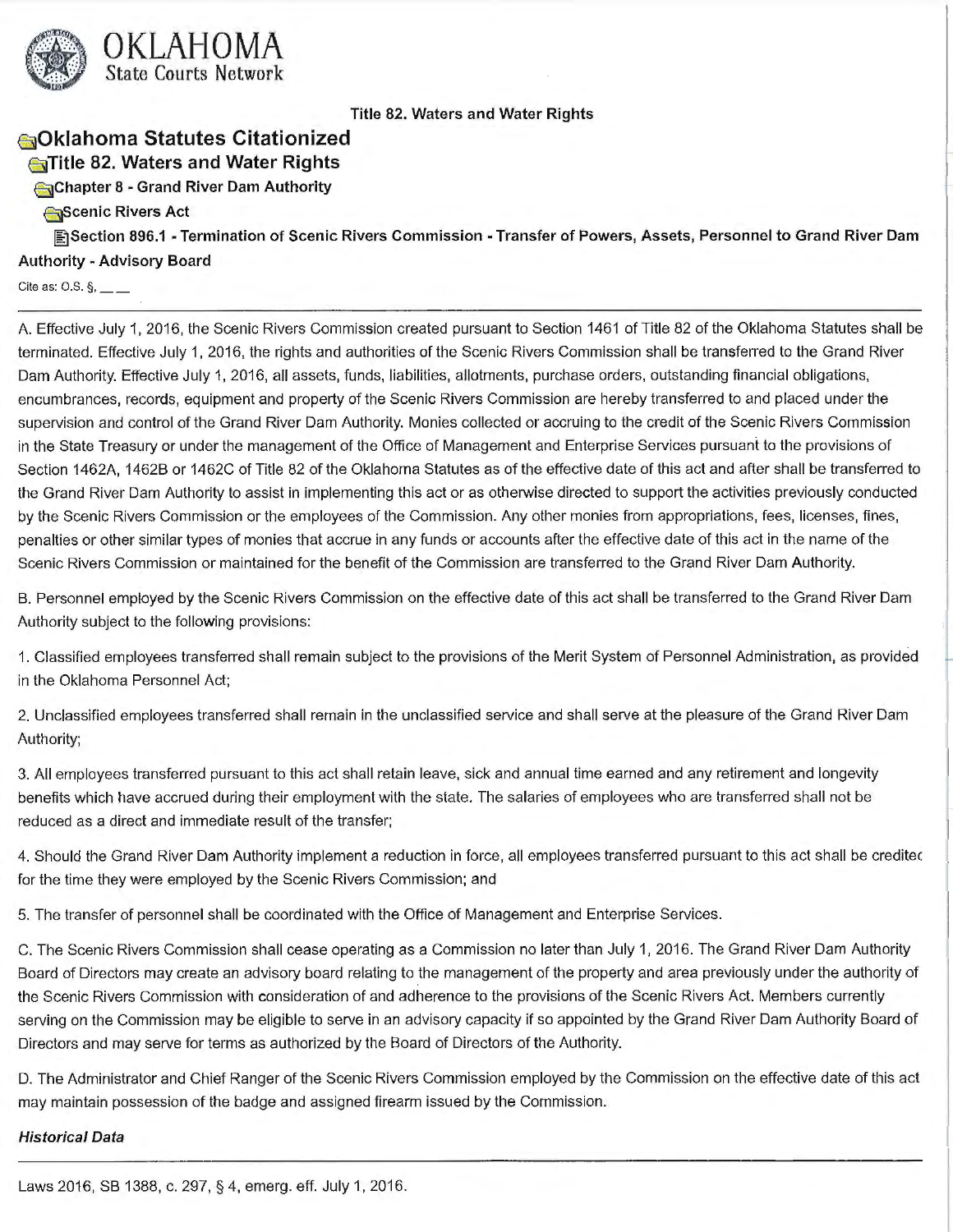# **Citationize/9 Summary of Documents Citing This Document**

| Cite Name                                | Level                                                                          |       |
|------------------------------------------|--------------------------------------------------------------------------------|-------|
| <b>Title 82. Waters and Water Rights</b> |                                                                                |       |
| Cite                                     | Name                                                                           | Level |
| 82 O.S. 896.2,                           | Fees for Flotation Devices - Online Payment System - Promulgation of Rules and | Cited |
|                                          | Licensing Requirements - Transfer of Rules                                     |       |

 $\| \cdot$ 

 $\ddagger$ 

# **Citationizer: Table of Authority**

**Cite Name Level**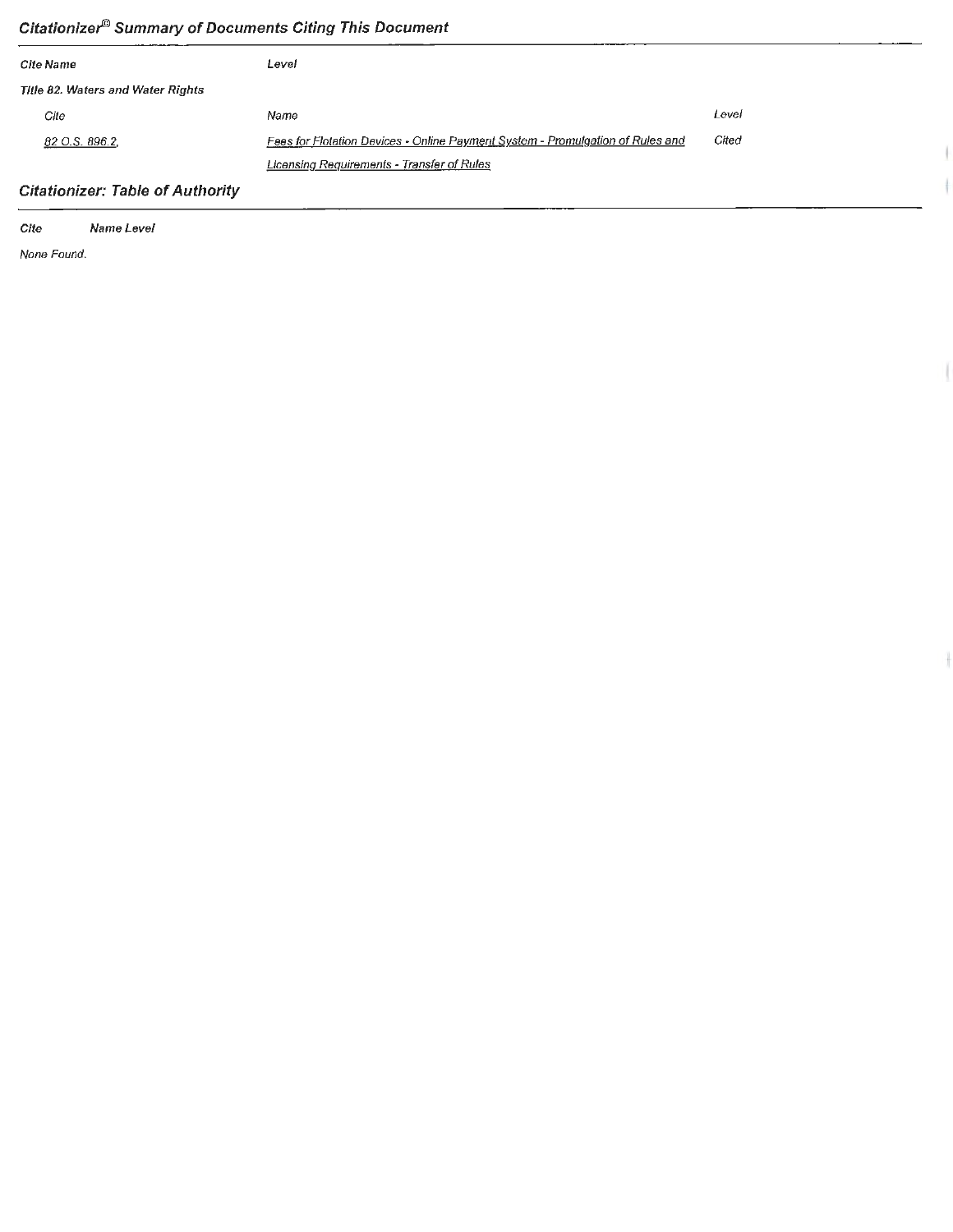

# **sOklahoma Statutes Citationized**

**Extra 82. Waters and Water Rights** 

**E51Chapter 8** - **Grand River Dam Authority** 

**ejScenic Rivers Act** 

**[filSection 896.2** - **Fees for Flotation Devices** - **Online Payment System** - **Promulgation of Rules and Licensing Requirements** - **Transfer of Rules** 

Cite as:  $O.S.$   $\S$ ,

A. Effective January 1, 2017, the Grand River Dam Authority is authorized to set a daily, multiday or annual fee for the use of a commercially or privately owned flotation device to float upon designated scenic rivers. Landowners located immediately adjacent to the designated scenic river shall not be required to pay any fee for private use as authorized by this section or otherwise by law.

B. The Grand River Dam Authority is authorized to promulgate rules establishing an online payment system or any other means by which the public may conveniently purchase permits for the operation of a flotation device upon designated scenic river areas as authorized by this section.

C. In the interest of public safety, the Grand River Dam Authority is authorized to promulgate rules protecting the natural resources of the scenic rivers, regulating public use areas, establishing use permits for scenic rivers, establishing licensing requirements for commercial float operators and setting fees for the issuance of the licenses. The Authority shall be the sole grantor of licenses issued pursuant to the rules.

D. With regard to all rights and authorities transferred to the Grand River Dam Authority pursuant to this section, Section 896.1 of this title and Chapter 10- and 15- rules of the Oklahoma Administrative Code 630: Scenic Rivers Commission relating to licensing, use permits and protection of natural resources, are hereby transferred to the Grand River Dam Authority to the extent the rules are consistent with state law and rules of the Authority for the purpose of implementing and enforcing the provisions of the Scenic Rivers Act.

## **Historical Data**

Laws 2016, SB 1388, c. 297, § 5, emerg. eff. July 1, 2016; Amended by Laws 2017, SB 668, c. 41, § 2, emerg. eff. July 1, 2017 (superseded document available).

| Cite             | Name Level                               |                                                                                    |       |
|------------------|------------------------------------------|------------------------------------------------------------------------------------|-------|
| None Found.      |                                          |                                                                                    |       |
|                  | <b>Citationizer: Table of Authority</b>  |                                                                                    |       |
| <b>Cite Name</b> |                                          | Level                                                                              |       |
|                  | <b>Title 82. Waters and Water Rights</b> |                                                                                    |       |
| Cite             |                                          | Name                                                                               | Level |
|                  | 82 O.S. 896.1                            | Termination of Scenic Rivers Commission - Transfer of Powers, Assets, Personnel to | Cited |
|                  |                                          | Grand River Dam Authority - Advisory Board                                         |       |
|                  | 82 O.S. 896.2,                           | Fees for Flotation Devices - Online Payment System - Promulgation of Rules and     | Cited |
|                  |                                          | Licensing Requirements - Transfer of Rules                                         |       |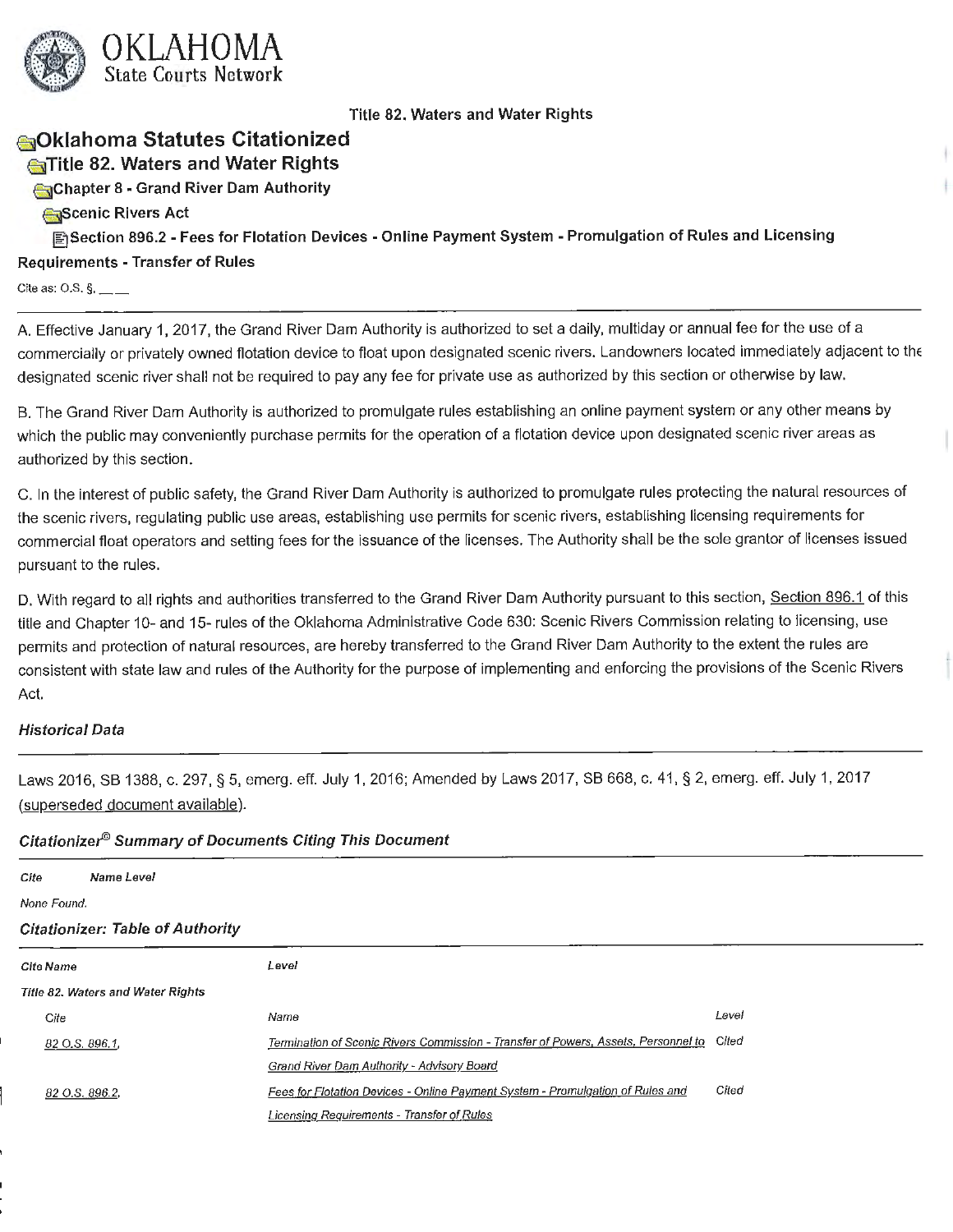

# **B Oklahoma Statutes Citationized E51Title 82. Waters and Water Rights**

**E51Chapter 8 - Grand River Dam Authority** 

**~cenic Rivers Act** 

**[filSection 896.3 - Additional Powers and Duties** 

Cite as:  $O.S. \S$ ,  $\_\_$ 

For purposes of the Scenic Rivers Act, the Grand River Dam Authority shall have additional powers and duties to:

1. Prepare, adopt and publish management plans and other documents to guide public and private activities and programs;

2. Consider and comment on public and private practices and proposed actions that may affect a scenic river;

3. Recommend standards for local government agencies whose political boundaries include all or part of a scenic river;

4. Own and control public access points for scenic rivers, and purchase easements and fee title to land along the scenic rivers for publi< purposes which are to be held by the Authority as an agency of the State of Oklahoma; and

5. Identify public and private nuisances that adversely affect a scenic river and take lawful action to abate nuisances.

## **Historical Data**

Laws 2016, SB 1388, c. 297, § 6, emerg. eff. July 1, 2016.

## **Citationize/9 Summary of Documents Citing This Document**

**Cite Name Level**  None Found. **Citationizer: Table of Authority** 

Cite Name Level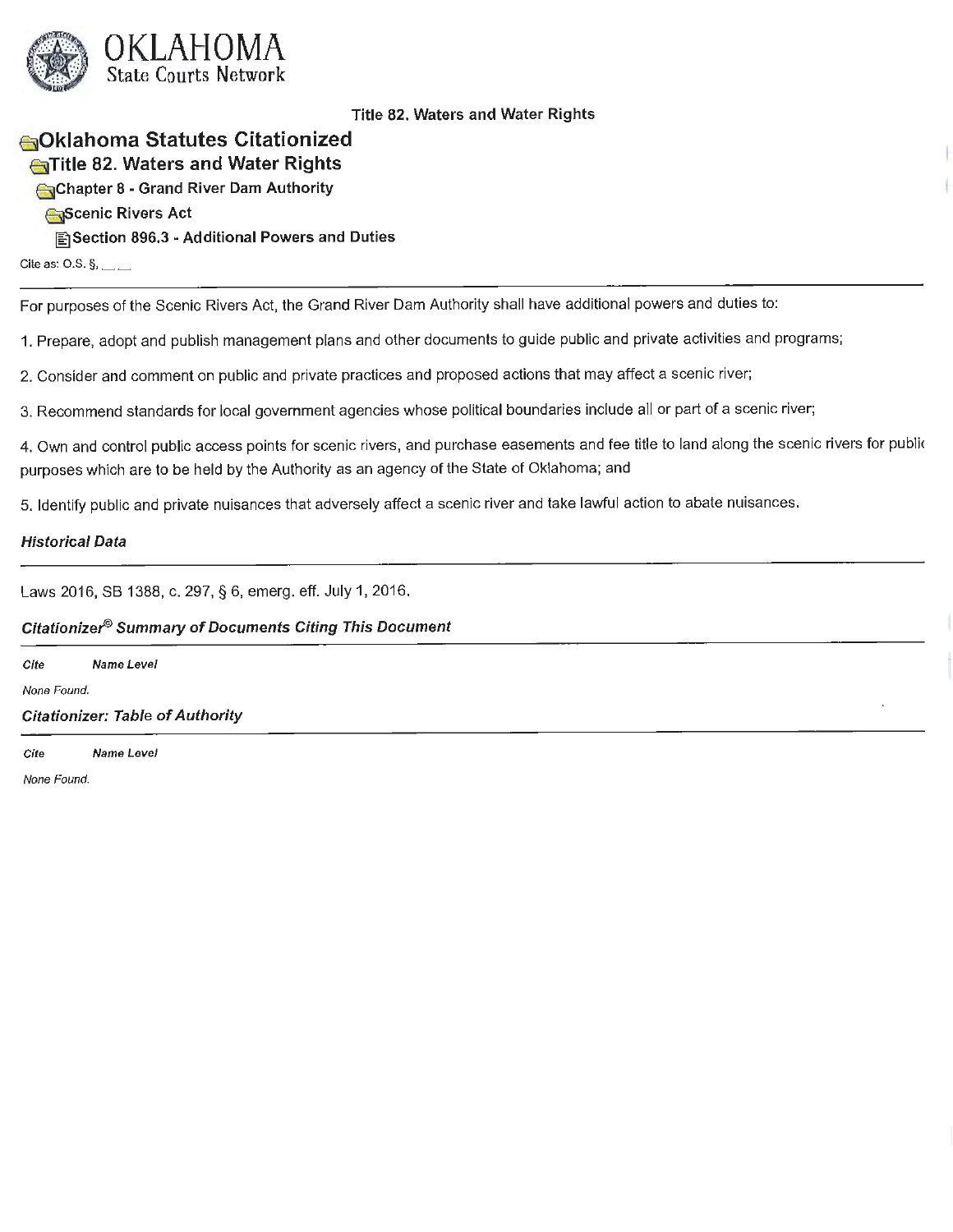

# **€51Oklahoma Statutes Citationized <sup>a</sup> Title 82. Waters and Water Rights**

**€5)Chapter 8** - **Grand River Dam Authority** 

**(aScenic Rivers Act** 

**@I]Section 896.4** - **Short Title** 

Cite as: O.S.  $\S$ ,  $\_\_$ 

Sections 7 through 19 of this act shall be known and may be cited as the "Scenic Rivers Act".

## **Historical Data**

Laws 1970, HB 1152, c. 68, § 1, emerg. eff. March 17, 1970; Amended by Laws 2003, HB 1422, c. 305, § 1, emerg. eff. May 28, 2003 (superseded document available); Amended by Laws 2016, SB 1388, c. 297, § 7, emerg. eff. July 1, 2016 (superseded document available); Renumbered from 82 O.S. § 1451 by Laws 2016, SB 1388, c. 297, § 24, emerg. eff. July 1, 2016.

| <b>Cite Name</b>                        | Level                                                                            |           |
|-----------------------------------------|----------------------------------------------------------------------------------|-----------|
| Oklahoma Attorney General's Opinions    |                                                                                  |           |
| Cite                                    | Name                                                                             | Level     |
| 2006 OK AG 30,                          | Question Submitted by: Ed Fite, Administrator, Oklahoma Scenic Rivers Commission | Discussed |
| <b>Citationizer: Table of Authority</b> |                                                                                  |           |
| Cite Name                               | Level                                                                            |           |
| Title 82. Waters and Water Rights       |                                                                                  |           |
| Cite                                    | Name                                                                             | Level     |
| 82 O.S. 1451.                           | Short Title.                                                                     | Cited     |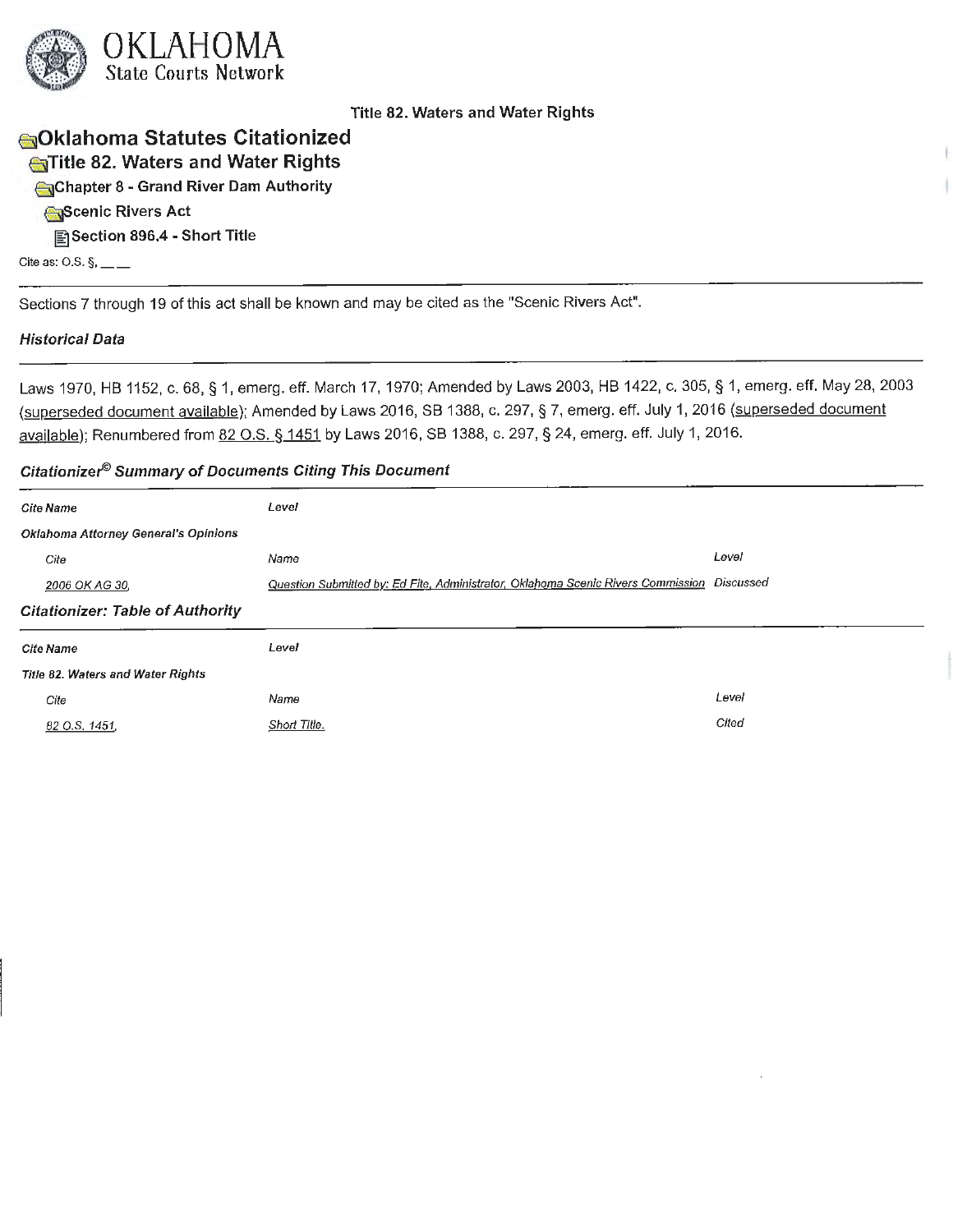

# **6]0klahoma Statutes Citationized ~ Title 82. Waters and Water Rights**

**@slChapter 8** - **Grand River Dam Authority** 

**~cenic Rivers Act** 

**~Section 896.5** - **Preservation of Certain Free-flowing Streams and Rivers** - **Designation of Scenic River Areas**  Cite as: O.S.  $\S$ , \_\_ \_

The Oklahoma Legislature finds that certain free-flowing streams and rivers of Oklahoma possess such unique natural scenic beauty, water, fish, wildlife and outdoor recreational values of present and future benefit to the people of the state that it is the policy of the Legislature to preserve these areas for the benefit of the people of Oklahoma. For this purpose the following are hereby designated as scenic rivers:

1. The Flint Creek in Delaware County;

2. The Illinois River in Adair, Delaware and Cherokee Counties above its confluence with the Barren Fork Creek;

3. The Barren Fork Creek in Adair and Cherokee Counties from the present alignment of U.S. Highway 59 West to its confluence with the Illinois River;

4. The Upper Mountain Fork River above the 600-foot elevation level of Broken Bow Reservoir in McCurtain and LeFlore Counties;

5. Big Lee Creek in Sequoyah County, above the 420-foot MSL elevation; and

6. Little Lee Creek in Adair and Sequoyah Counties.

## **Historical Data**

Laws 1970, HB 1152, c. 68, § 2; Amended by Laws 1974, HB 1639, c. 56, § 1; Amended by Laws 1986, SB 539, c. 33, § 1, emerg. eff. March 21, 1986; Amended by Laws 1988, SB 354, c. 203, § 9, emerg. eff. June 10, 1988; Amended by Laws 1991, HB 1110, c. 7, § 2, emerg. eff. July 1, 1991; Amended by Laws 1997, SB 30, c. 241, § 5, emerg. eff. July 1, 1997 (superseded document available); Amended by Laws 2003, HB 1422, c. 305, § 2, emerg. eff. May 28, 2003 (superseded document available); Amended by Laws 2016, SB 1388, c. 297, § 8, emerg. eff. July 1, 2016 (superseded document available); Renumbered from 82 O.S. § 1452 by Laws 2016, SB 1388, c. 297, § 25, emerg. eff. July 1, 2016.

| <b>Cite Name</b>                        | Level                                                                                      |       |
|-----------------------------------------|--------------------------------------------------------------------------------------------|-------|
| Oklahoma Attorney General's Opinions    |                                                                                            |       |
| Cite                                    | Name                                                                                       | Level |
| 2006 OK AG 30,                          | Question Submitted by: Ed Fite, Administrator, Oklahoma Scenic Rivers Commission Discussed |       |
| <b>Citationizer: Table of Authority</b> |                                                                                            |       |
|                                         |                                                                                            |       |
| <b>Cite Name</b>                        | Level                                                                                      |       |
| Title 82. Waters and Water Rights       |                                                                                            |       |
| Cite                                    | Name                                                                                       | Level |
| 82 O.S. 1452,                           | Preservation of Certain Free-flowing Streams and Rivers - Designation of Scenic            | Cited |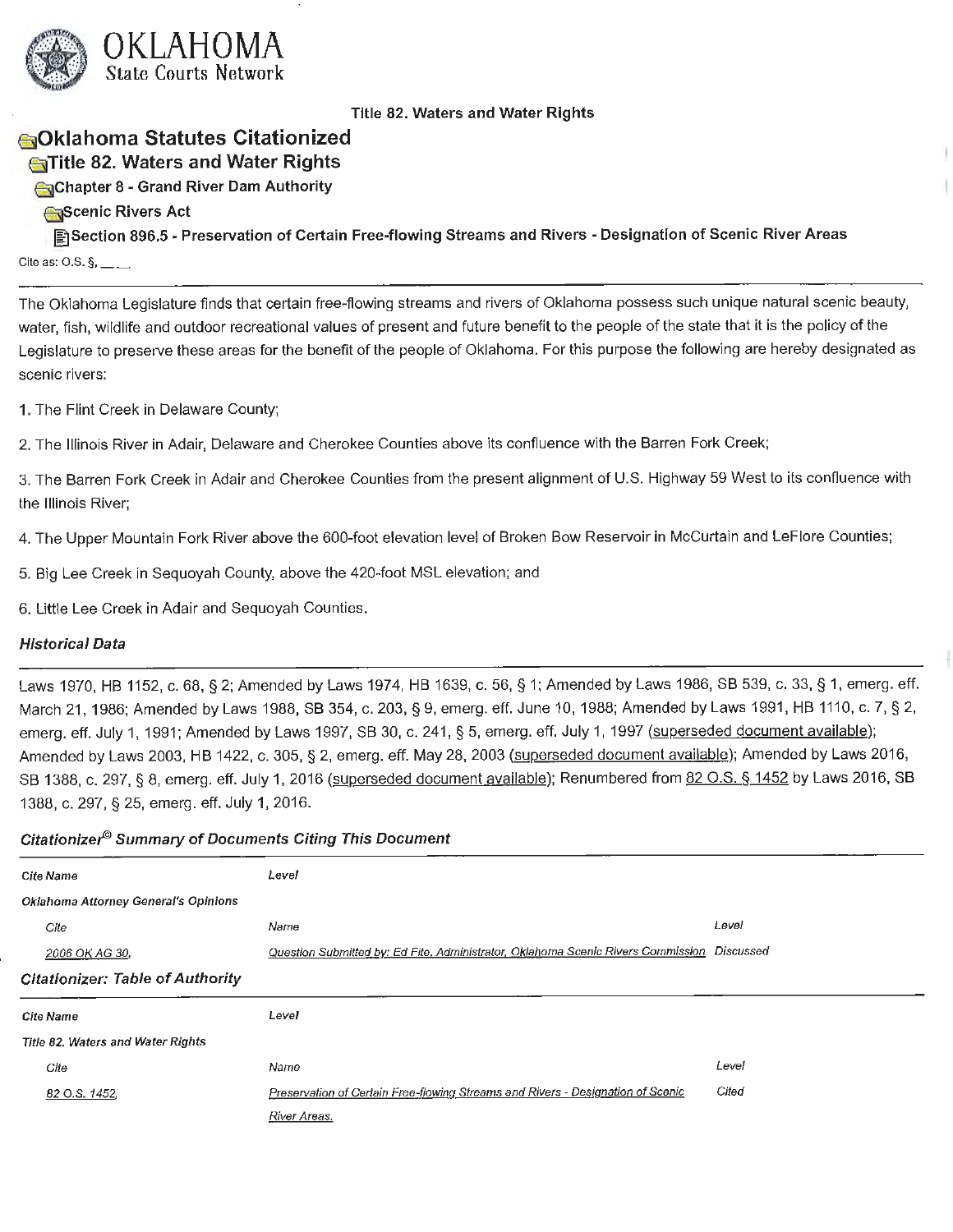

# **6}0klahoma Statutes Citationized**

## **E5]Title 82. Waters and Water Rights**

**@:)Section 896.6 -Acts Prohibited Within Scenic River Area** 

Cite as:  $0.5.$   $\S$ , \_\_\_\_

A. The term "scenic river" as used in the Scenic Rivers Act is defined as a stream or river designated pursuant to Section 896.5 of this title and the public use and access areas located within or adjacent to the stream or river.

B. It is the intent of the Legislature that a stream or river designated as a scenic river shall be preserved in its free-flowing condition and shall not be impounded by any large dam or structure except as specifically authorized by the Legislature.

C. No agency or official of state government shall authorize or concur in plans of local, state or federal agencies for the construction, operation, or maintenance of any dam or related project in or adjacent to any scenic river without legislative consent, except as needed by the municipalities located in the counties or the immediate vicinity of the scenic river for their own municipal or domestic water supply if such uses and structures will not significantly interfere with the preservation of the stream as a scenic free-flowing stream.

D. It is recognized by the Legislature that an effective program for preserving the scenic beauty of the free-flowing streams and rivers designated as a scenic river area necessarily involves the cooperation and support of the people in the operating areas of a designated scenic river, as well as the people using the scenic river, and the agencies of state government administering these areas.

E. The primary purpose of the Scenic Rivers Act is to encourage the preservation of the areas designated as a scenic river area in their natural scenic state.

## **Historical Data**

Laws 1970, HB 1152, c. 68, § 3, emerg. eff. March 17, 1970; Amended by Laws 1997, SB 30, c. 241, § 6, emerg. eff. July 1, 1997 (superseded document available); Amended by Laws 2016, SB 1388, c. 297, § 9, emerg. eff. July 1, 2016 (superseded document available); Renumbered from 82 O.S. § 1453 by Laws 2016, SB 1388, c. 297, § 26, emerg. eff. July 1, 2016; Amended by Laws 2017, SB 668, c. 41, § 1, emerg. eff. July 1, 2017 (superseded document available).

#### **Citationizer® Summary of Documents Citing This Document**

| <b>Cite Name</b>                        | Level                                                                  |                     |
|-----------------------------------------|------------------------------------------------------------------------|---------------------|
| Oklahoma Attorney General's Opinions    |                                                                        |                     |
| Cite                                    | Name                                                                   | Level               |
| 2001 OK AG 1,                           | Question Submitted by: Jim Bradford, Oklahoma Scenic Rivers Commission | Discussed at Length |
| <b>Citationizer: Table of Authority</b> |                                                                        |                     |

**Cite Name Level**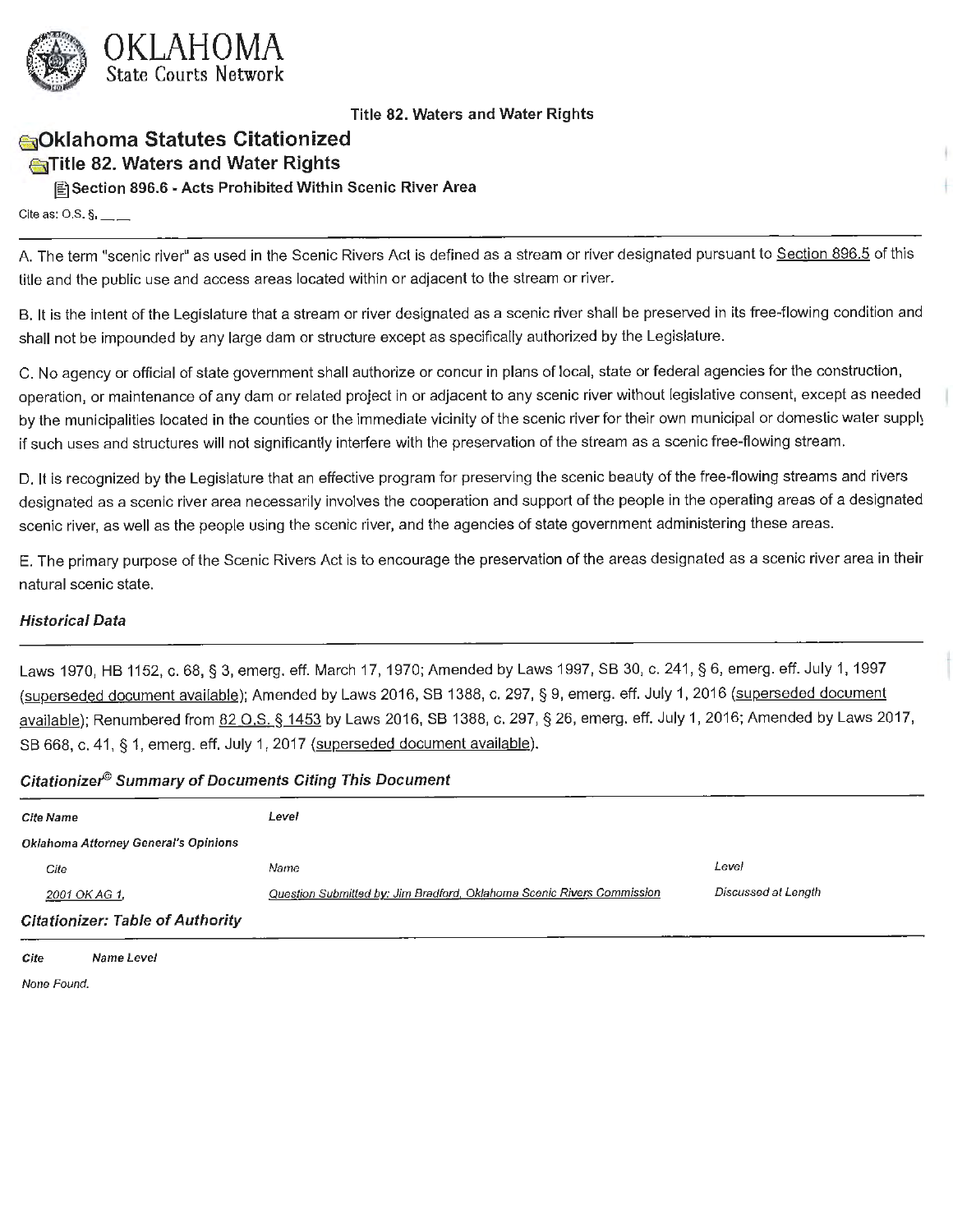

# **€:5)Oklahoma Statutes Citationized**

# **E5]Title 82. Waters and Water Rights**

**[filSection 896.7** - **Acquisition of Access Points, Easements or Park Areas** - **Power of Eminent Domain Prohibited**  Cite as: O.S.  $\S$ , \_\_\_

In order to assist in the public use and enjoyment of the scenic rivers, the Grand River Dam Authority, the Oklahoma Tourism and Recreation Department and the Department of Wildlife Conservation may acquire, develop and maintain public access points, easements or park areas in or near scenic rivers. Such acquisitions shall be by private treaty only, and the use of the power of eminent domain for these purposes is specifically prohibited.

#### **Historical Data**

Laws 1970, HB 1152, c. 68, § 4, emerg. eff. March 17, 1970; Amended by Laws 1993, HB 1002, c. 145, § 336, emerg. eff. July 1, 1993; Amended by Laws 1997, SB 30, c. 241, § 7, emerg. eff. July 1, 1997 (superseded document available); Amended by Laws 2016, SB 1388, c. 297, § 10, emerg. eff. July 1, 2016 (superseded document available); Renumbered from 82 O.S. § 1454 by Laws 2016, SB 1388, c. 297, § 27, emerg. eff. July 1, 2016.

#### **Citationize/9 Summary of Documents Citing This Document**

| <b>Cite Name</b>                        | Level                                                                            |                     |
|-----------------------------------------|----------------------------------------------------------------------------------|---------------------|
| Oklahoma Attorney General's Opinions    |                                                                                  |                     |
| Cite                                    | Name                                                                             | Level               |
| 2001 OK AG 1,                           | Question Submitted by: Jim Bradford, Oklahoma Scenic Rivers Commission           | Discussed at Length |
| 2006 OK AG 30,                          | Question Submitted by: Ed Fite, Administrator, Oklahoma Scenic Rivers Commission | Discussed           |
| 1982 OK AG 191.                         | Question Submitted by: Mr. John Shannon, Oklahoma Scenic Rivers Commission       | Cited               |
| <b>Citationizer: Table of Authority</b> |                                                                                  |                     |

**Cite Name Level**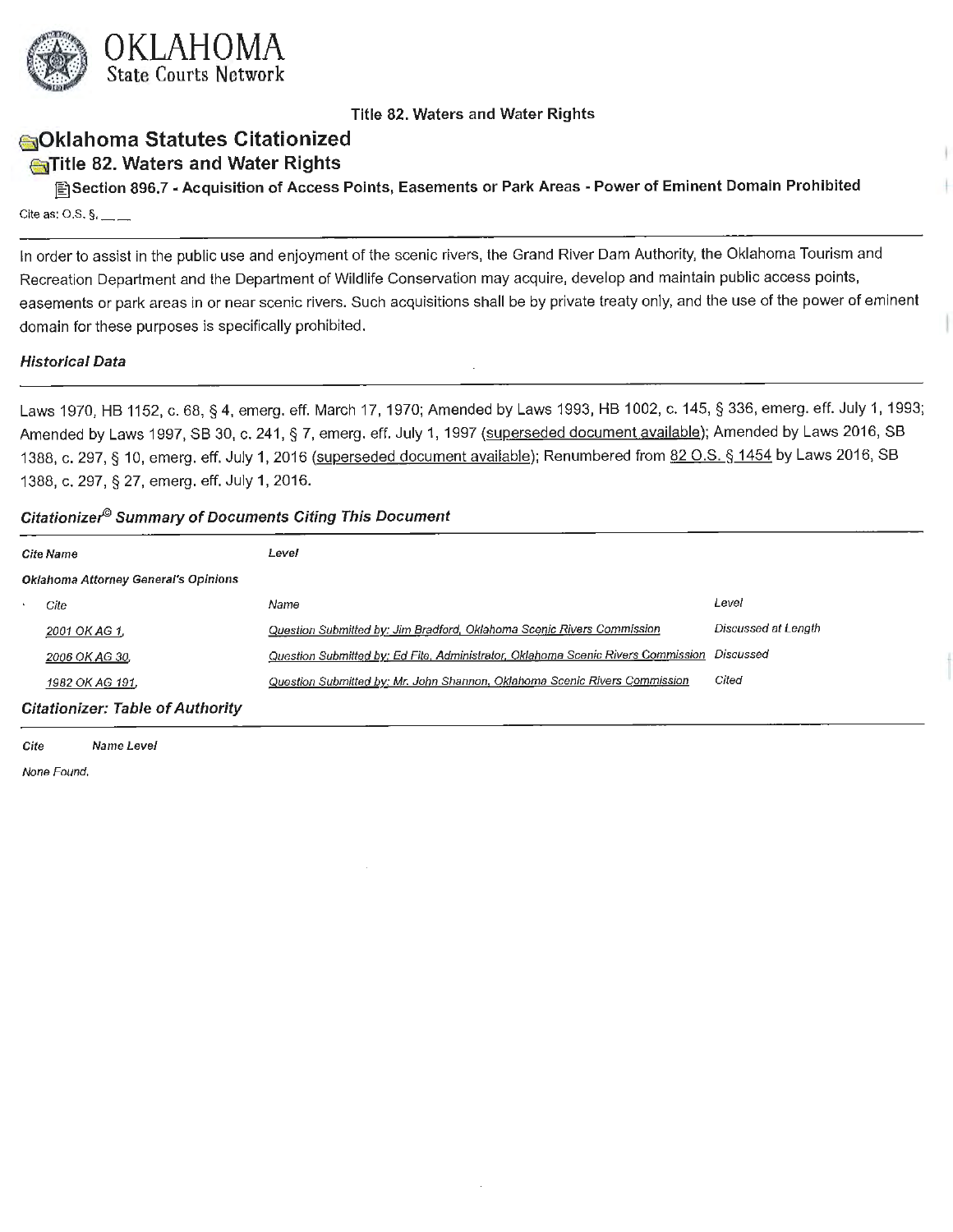

# **sOklahoma Statutes Citationized**

# **E5]Title 82. Waters and Water Rights**

**lfilSection 896.8** • **Littering and Use of Glass, Styrofoam or Plastic Containers in Scenic River Areas** - **Penalties**  Cite as: O.S.  $\S$ , \_\_\_\_

A. The use of glass, Styrofoam or any plastic foam containers for any purpose shall be prohibited on any scenic river or on the Lower Mountain Fork River, south of the Broken Bow Lake Reregulation Dam to U.S. Highway 70. Any person found in violation of this section shall be subject to the provisions of Section 1761.1 of Title 21 of the Oklahoma Statutes.

B. Any person who deliberately places, throws, drops, dumps, deposits or discards any garbage, trash, waste, rubbish, refuse, debris or other deleterious substance on or near a scenic river shall be subject to the provisions of Section 1761.1 of Title 21 of the Oklahoma Statutes.

## **Historical Data**

Laws 1970, HB 1152, c. 68, § 5, emerg. eff. March 17, 1970; Amended by Laws 1988, SB 443, c. 115, § 6, eff. November 1, 1988; Amended by Laws 1991, HB 1619, c. 182, § 66, eff. September 1, 1991; Amended by Laws 1997, SB 30, c. 241 , § 8, emerg. eff. July 1 1997 (superseded document available); Amended by Laws 2009, SB 428, c. 6, § 1, emerg. eff. April 3, 2009 (superseded document available); Amended by Laws 2016, SB 1388, c. 297, § 11, emerg. eff. July 1, 2016 (superseded document available); Renumbered from 82 O.S. § 1455 by Laws 2016, SB 1388, c. 297, § 28, emerg. eff. July 1, 2016.

#### **Citationizer9 Summary of Documents Citing This Document**

| Cite        | Name Level                              |  |  |  |
|-------------|-----------------------------------------|--|--|--|
| None Found. |                                         |  |  |  |
|             | <b>Citationizer: Table of Authority</b> |  |  |  |
| Cite        | Name Level                              |  |  |  |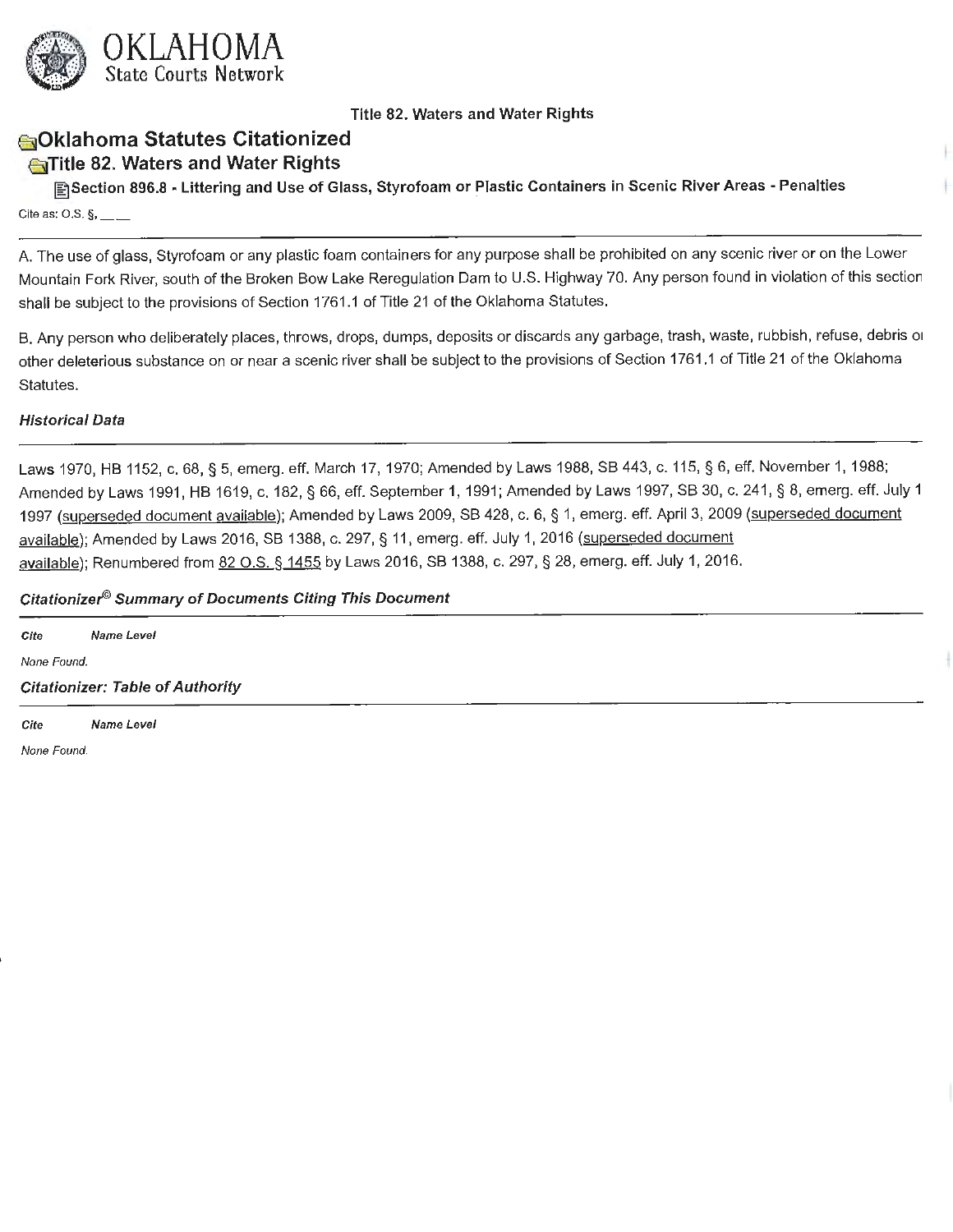

# **1o10klahoma Statutes Citationized**

# **c**Title 82. Waters and Water Rights

**lfilSection 896.9** • **Property Rights of Private Landowners** 

Cite as: O.S.  $\S$ , \_\_ \_

The property rights of private landowners adjacent to a scenic river are the same as in any other area of the state. The unauthorized use of private property is trespassing and is subject to the penalties provided elsewhere in the statutes for such an offense.

#### **Historical Data**

Laws 1970, HB 1152, c. 68, § 6, emerg. eff. March 17, 1970; Amended by Laws 1997, SB 30, c. 241, § 9, emerg. eff. July 1, 1997 (superseded document available); Amended by Laws 2016, SB 1388, c. 297, § 12, emerg. eff. July 1, 2016 (superseded document available); Renumbered from 82 O.S. § 1456 by Laws 2016, SB 1388, c. 297, § 29, emerg. eff. July 1, 2016.

### **Citationize/9 Summary of Documents Citing This Document**

**Cite Name Level** 

None Found.

**Citationizer: Table of Authority** 

Cite Name Level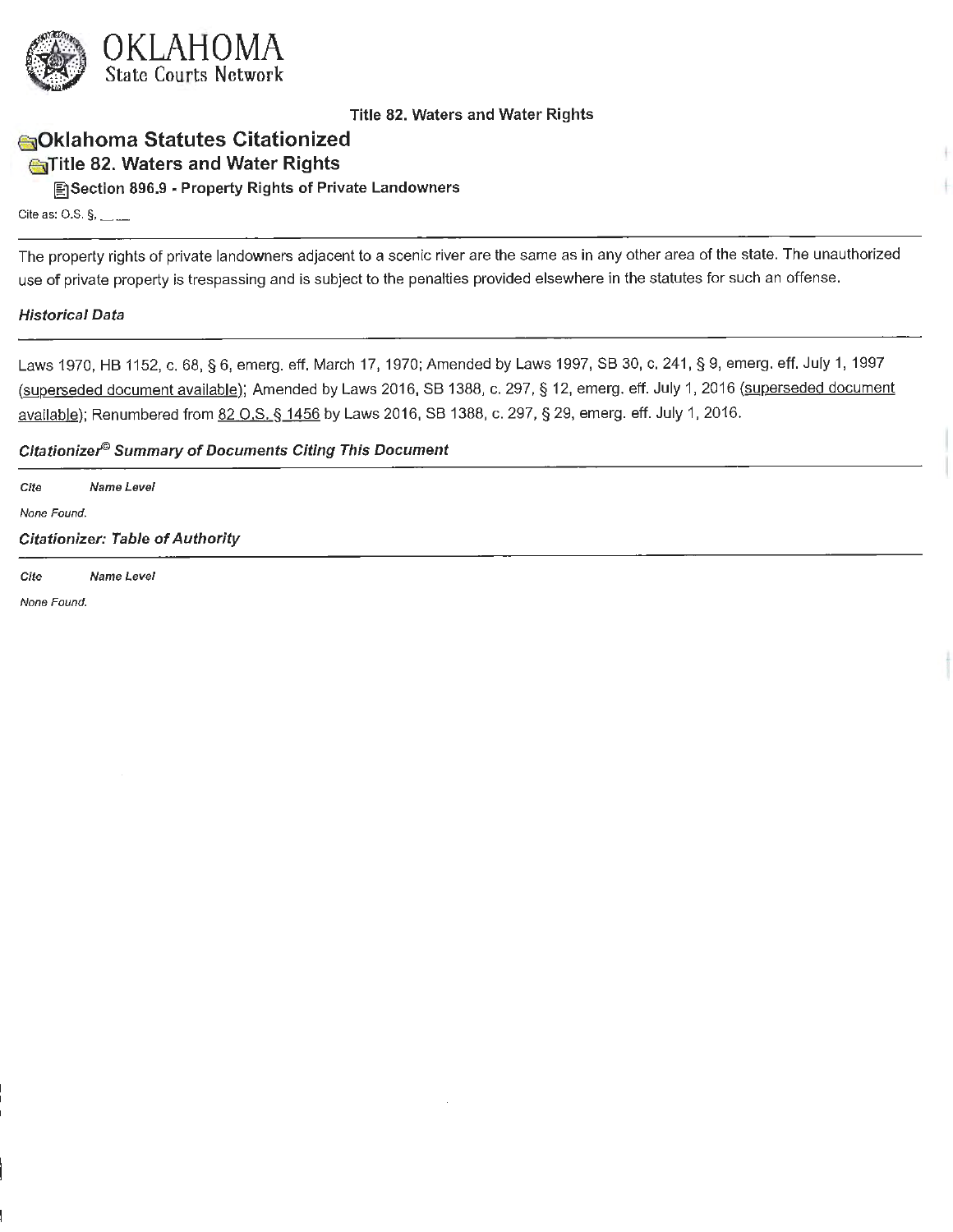

# **~ Oklahoma Statutes Citationized**

## **(:5]Title 82. Waters and Water Rights**

**~Section 896.10** • **Pollution** - **Prevention and Elimination** 

Cite as: O.S.  $\S$ , \_\_\_

A. The Department of Environmental Quality, the Corporation Commission, the Oklahoma Department of Agriculture, Food, and Forestry, the Oklahoma Water Resources Board, the Department of Wildlife Conservation and the Oklahoma Conservation Commissior are hereby given the authority to assist the Grand River Dam Authority in maintaining and improving water quality and in preventing anc eliminating the pollution of waters within scenic rivers.

B. 1. The Secretary of Energy and Environment shall coordinate with the appropriate state environmental agencies to create a coordinated watershed restoration and protection strategy for each impaired scenic river in this state.

2. The coordinated watershed restoration and protection strategy shall identify all permitted or registered water pollution sources and shall include but not be limited to:

a. an overall pollutant-specific load reduction as identified in a developed total maximum daily load (TMDL), or as otherwise calculated in the absence of a TMDL, to bring each impaired scenic river back into compliance with water quality standards,

b. pollutant-specific load reduction goals for each state environmental agency to accomplish through its water quality protection programs,

c. detailed compliance schedules indicating how much of the load reduction goal will be accomplished each year by each state environmental agency,

d. industry-specific descriptions of how load reduction goals for each state environmental agency will be accomplished,

e. an outline of innovative, cooperative intrastate and interstate strategies that will be pursued in order to expedite pollutant reductions, in particular where scenic river watersheds cross state lines. Such strategies may include nutrient trading and conservation reserve enhancement program (CREP) initiatives, and

f. a list of all permitted or registered water pollution sources subject to the jurisdiction of each state agency within each impaired scenic river watershed, including the following information:

(1) types of operations or organizations regulated,

- (2) list of the registrations or permits issued,
- (3) details on governmental assistance given, and
- (4) details of enforcement actions undertaken.

C. 1. For those impaired scenic river watersheds where a TMDL for phosphorus has been developed, the Department of Environmental Quality shall initially allocate a wasteload for phosphorus for discharges from wastewater treatment facilities which enter the scenic rivei which is achievable by the best available waste control process.

2. The Secretary of Energy and the Environment shall evaluate methods to reduce the contribution of phosphorus to impaired scenic rivers from non-point sources identified by a TMDL.

D. 1. The Grand River Dam Authority shall require all commercially operated flotation device operations and campgrounds using scenic rivers for recreational activities to implement a program to control the amount of pollution entering a scenic river that is impaired by recreational activities.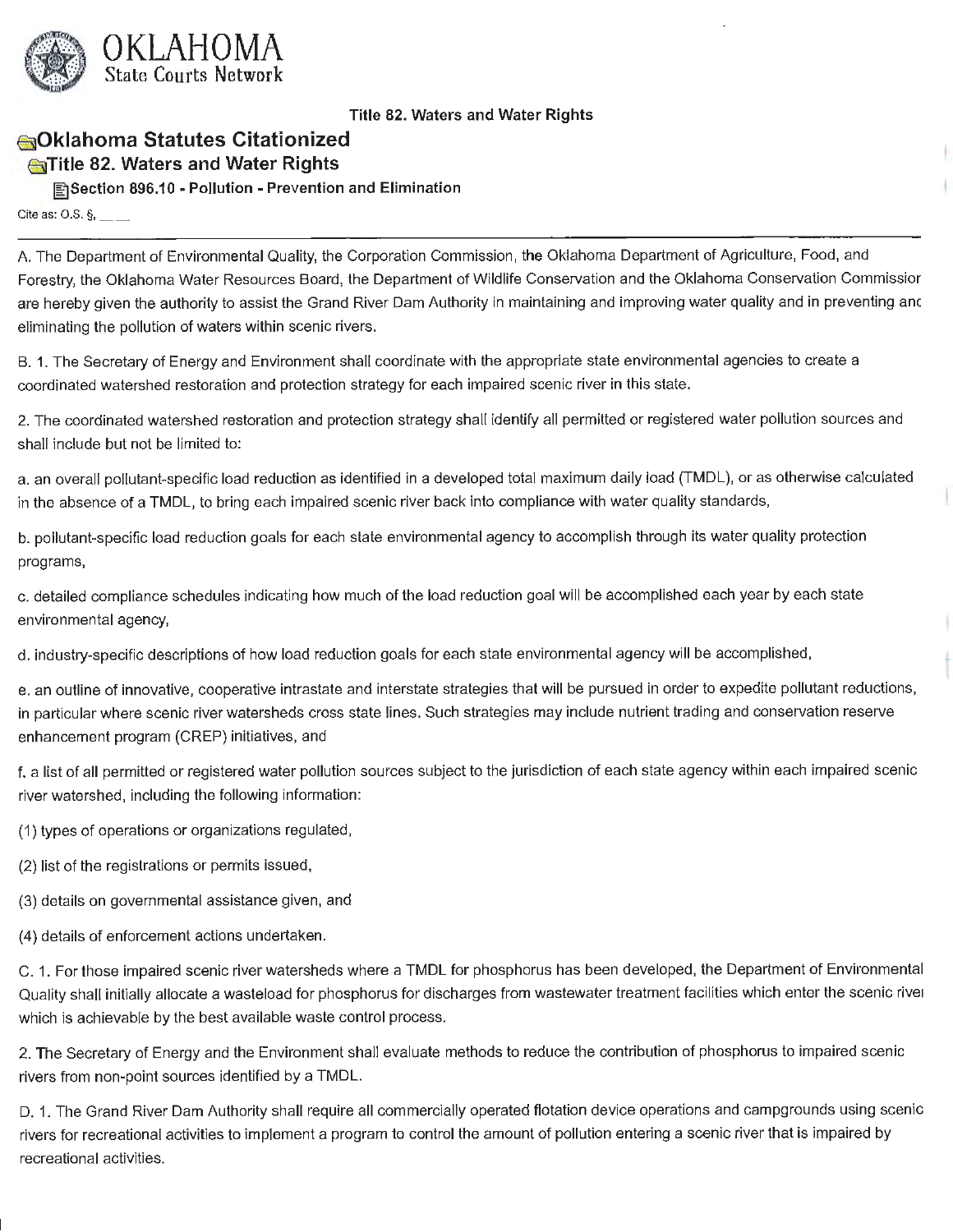2. The Grand River Dam Authority shall include in the coordinated watershed restoration and protection strategy an identification of the pollution from recreational activities and those actions taken and planned to reduce the amount of pollution.

E. If the Legislature or the Governor finds that any of the state environmental agencies have failed to appropriately protect water quality standards in an impaired scenic river watershed, the Governor and the Legislature shall take any and all necessary and appropriate action to help the agency to meet its responsibilities.

## **Historical Data**

*2002 O.S.L. 148, 2002 O.S.L. 148,* 

Laws 1970, HB 1152, c. 68, § 7, emerg. eff. March 17, 1970; Amended by Laws 1993, HB 1002, c. 145, § 335, emerg. eff. July 1, 1993; Amended by Laws 1997, SB 30, c. 241, § 10, emerg. eff. July 1, 1997 (superseded document available); Amended by Laws 2002, SB 972, c. 148, § 1, emerg. eff. April 29, 2002 (superseded document available); Amended by Laws 2016, SB 1388, c. 297, § 13, emerg. eff. July 1, 2016 (superseded document available); Renumbered from 82 O.S. § 1457 by Laws 2016, SB 1388, c. 297, § 30, emerg. eff. July 1, 2016.

## **Cite Name Oklahoma Session Laws** • **2002**  Cite Level Name Level Scenic Rivers; requiring annual reports; require setting to allocation of wasteload for Discussed

| wastewater treatment facilities; requiring program to control pollution. Emergency, |                                        |       |
|-------------------------------------------------------------------------------------|----------------------------------------|-------|
| <b>Citationizer: Table of Authority</b>                                             |                                        |       |
| <b>Cite Name</b>                                                                    | Level                                  |       |
| Title 82. Waters and Water Rights                                                   |                                        |       |
| Cite                                                                                | Name                                   | Level |
| $82 \Omega$ S. 1457.                                                                | Pollution - Prevention and Elimination | Cited |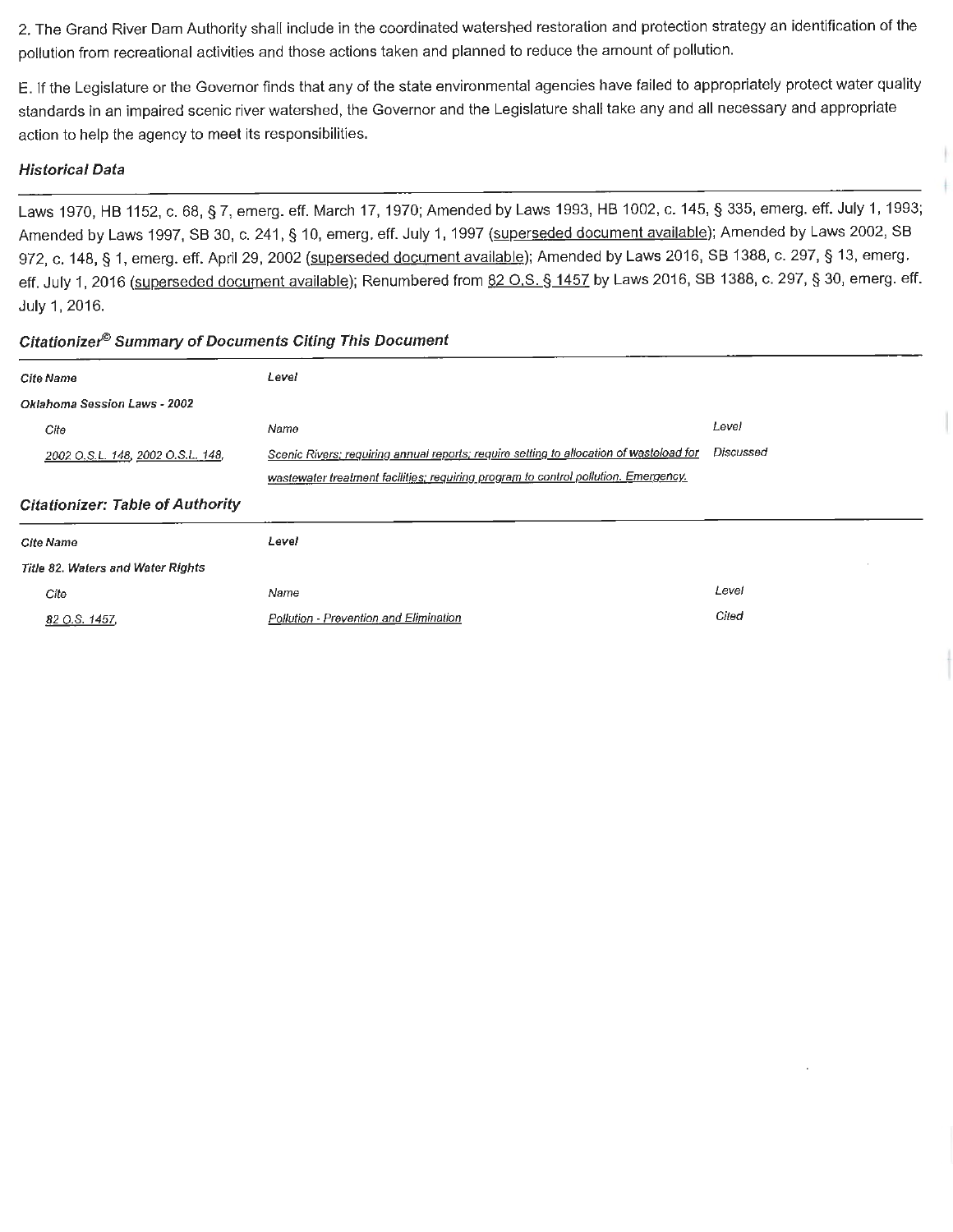

# **e51Oklahoma Statutes Citationized EnTitle 82. Waters and Water Rights**

**[filSection 896.11** - **Scenic Rivers** - **Statement of Purpose** 

Cite as:  $0.5.$   $\S$ , \_\_\_

The Legislature finds that the protection and development of the scenic rivers in the state and adjacent and contiguous lands and quality of outstanding resource waters included within each scenic river should be provided for by properly planned and executed rules promulgated by the Grand River Dam Authority. The rules promulgated by the Authority with respect to scenic rivers may address public services, land use, occupancy, structures, lot and plot sizes, density of population and other activities as required for the proper protection of the aesthetic, scenic, historic, archeologic and scientific features of the scenic rivers, or deemed necessary for the protection of the ecosystem and the environment from pollution, despoliation and destruction or waste of natural resources and all other factors adversely affecting the public health, safety and the general welfare so long as the rules comply with the exempt provisions of the Scenic Rivers Act pertaining to farming, ranching, forestry, silviculture and other agricultural uses.

#### **Historical Data**

Laws 1977, SB 285, c. 29, § 1, emerg. eff. May 3, 1977; Amended by Laws 1997, SB 361, c. 241, § 12, emerg. eff. July 1, 1997 (superseded document available); Amended by Laws 2016, SB 1388, c. 297, § 14, emerg. eff. July 1, 2016 (superseded document available); Renumbered from 82 O.S. § 1460 by Laws 2016, SB 1388, c. 297, § 31, emerg. eff. July 1, 2016.

#### **Citationize/9 Summary of Documents Citing This Document**

| Cite Name                                   | Level                                                                            |                     |
|---------------------------------------------|----------------------------------------------------------------------------------|---------------------|
| <b>Oklahoma Attorney General's Opinions</b> |                                                                                  |                     |
| Cite                                        | Name                                                                             | Level               |
| 2001 OK AG 1,                               | Question Submitted by: Jim Bradford, Oklahoma Scenic Rivers Commission           | Discussed at Length |
| 2006 OK AG 30.                              | Question Submitted by: Ed Fite, Administrator, Oklahoma Scenic Rivers Commission | Discussed at Length |
| 1981 OK AG 289,                             | Question Submitted by: Mr. John Shannon, Administrator, Oklahoma Scenic Rivers   | Cited               |
|                                             | Commission                                                                       |                     |
| 1983 OK AG 16,                              | Question Submitted by: The Honorable Jerry T. Pierce, Oklahoma State Senate      | Cited               |
| <b>Citationizer: Table of Authority</b>     |                                                                                  |                     |

**Cite Name Level**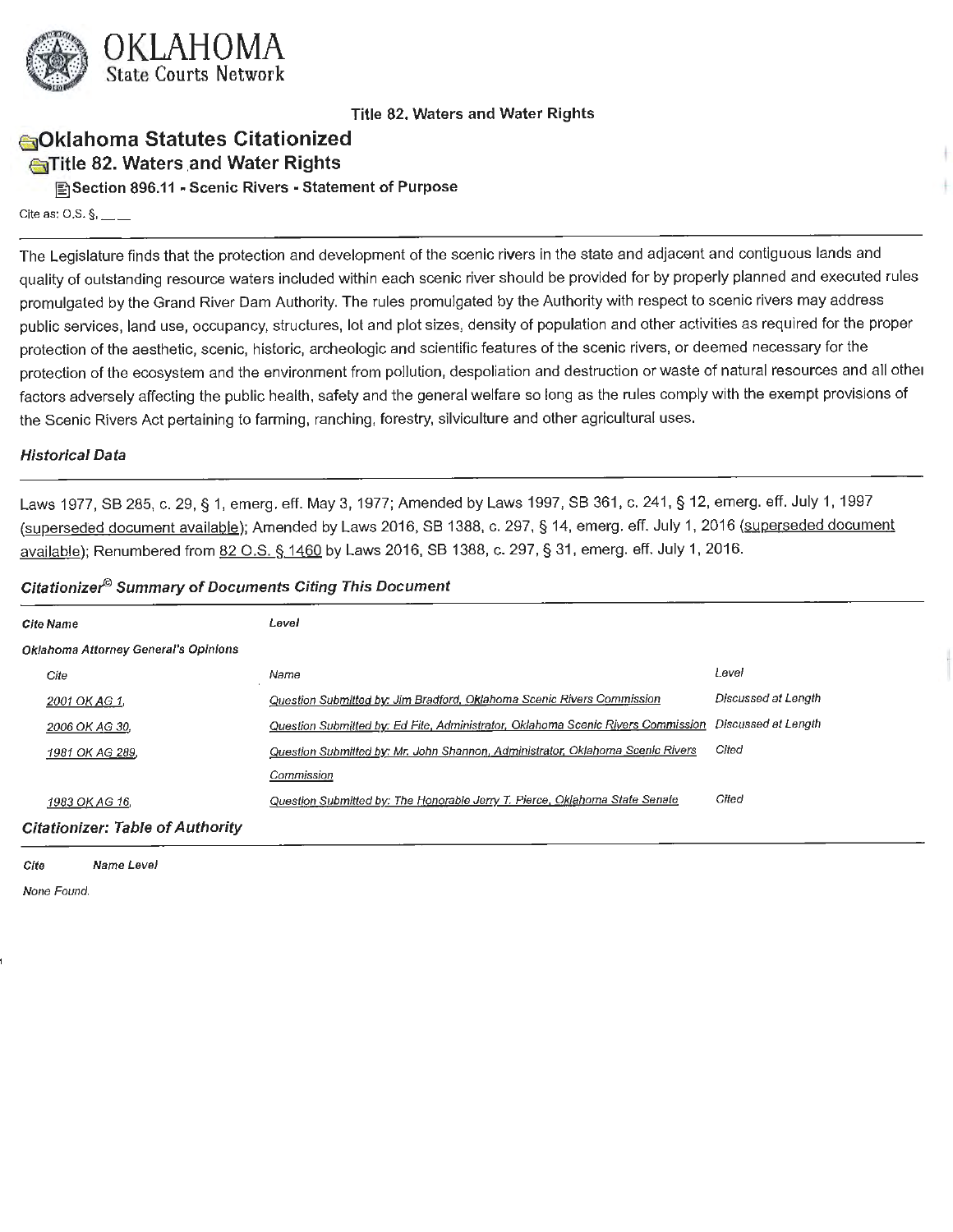

# **1a10klahoma Statutes Citationized €:J!Title 82. Waters and Water Rights**

**~Section 896.11** • **Scenic Rivers• Statement of Purpose** 

Cite as:  $0.5.$   $\S$ , \_\_\_

The Legislature finds that the protection and development of the scenic rivers in the state and adjacent and contiguous lands and quality of outstanding resource waters included within each scenic river should be provided for by properly planned and executed rules promulgated by the Grand River Dam Authority. The rules promulgated by the Authority with respect to scenic rivers may address public services, land use, occupancy, structures, lot and plot sizes, density of population and other activities as required for the proper protection of the aesthetic, scenic, historic, archeologic and scientific features of the scenic rivers, or deemed necessary for the protection of the ecosystem and the environment from pollution, despoliation and destruction or waste of natural resources and all other factors adversely affecting the public health, safety and the general welfare so long as the rules comply with the exempt provisions of the Scenic Rivers Act pertaining to farming, ranching, forestry, silviculture and other agricultural uses.

#### **Historical Data**

Laws 1977, SB 285, c. 29, § 1, emerg. eff. May 3, 1977; Amended by Laws 1997, SB 361, c. 241, § 12, emerg. eff. July 1, 1997 (superseded document available); Amended by Laws 2016, SB 1388, c. 297, § 14, emerg. eff. July 1, 2016 (superseded document available); Renumbered from 82 O.S. § 1460 by Laws 2016, SB 1388, c. 297, § 31, emerg. eff. July 1, 2016.

#### **Citationize/9 Summary of Documents Citing This Document**

| <b>Cite Name</b>                            | Level                                                                            |                     |
|---------------------------------------------|----------------------------------------------------------------------------------|---------------------|
| <b>Oklahoma Attorney General's Opinions</b> |                                                                                  |                     |
| Cite                                        | Name                                                                             | Level               |
| 2001 OK AG 1,                               | Question Submitted by: Jim Bradford, Oklahoma Scenic Rivers Commission           | Discussed at Length |
| 2006 OK AG 30,                              | Question Submitted by: Ed Fite, Administrator, Oklahoma Scenic Rivers Commission | Discussed at Length |
| 1981 OK AG 289.                             | Question Submitted by: Mr. John Shannon, Administrator, Oklahoma Scenic Rivers   | Cited               |
|                                             | Commission                                                                       |                     |
| 1983 OK AG 16,                              | Question Submitted by: The Honorable Jerry T. Pierce, Oklahoma State Senate      | Cited               |
| <b>Citationizer: Table of Authority</b>     |                                                                                  |                     |

**Cite Name Level**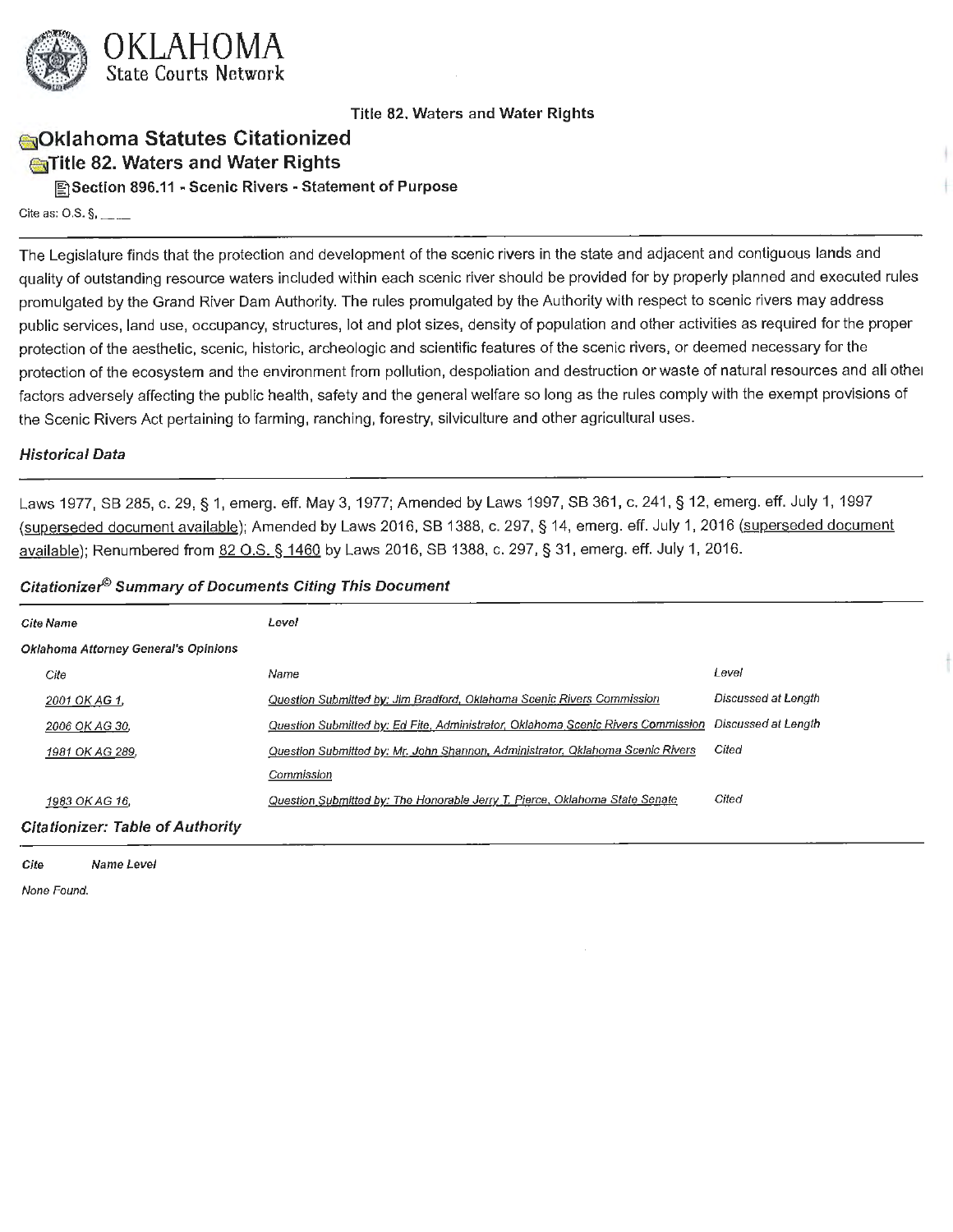

# **ili)Oklahoma Statutes Citationized 1!51Title 82. Waters and Water Rights**

**~Section 896.12 - Construction of Act** 

Cite as:  $0.5.$   $\S$ <sub>1</sub> \_\_ \_

A. Nothing in the Scenic Rivers Act shall be construed to unduly restrict or adversely affect the use of property within any scenic rivers basin for farming, ranching, forestry, silviculture and other agricultural uses so long as they are not inconsistent with the purposes of the Scenic Rivers Act.

B. Present farming, ranching, forestry, silviculture and other agricultural uses and practices, including existing building and replacement structures, are hereby exempt from the provisions of the Scenic Rivers Act.

C. The Scenic Rivers Act shall not be construed in any way to affect existing rights between a landowner and utility or pipeline companies.

#### **Historical Data**

Laws 1977, SB 285, c. 29, § 5, emerg. eff. May 3, 1977; Amended by Laws 1997, SB 30, c. 241, § 19, emerg. eff. July 1, 1997 (superseded document available); Amended by Laws 2003, HB 1422, c. 305, § 3, emerg. eff. May 28, 2003 (superseded document available); Amended by Laws 2016, SB 1388, c. 297, § 15, emerg. eff. July 1, 2016 (superseded document available); Renumbered from 82 O.S. § 1464 by Laws 2016, SB 1388, c. 297, § 32, emerg. eff. July 1, 2016.

| Cite                              | Name Level                              |                      |       |
|-----------------------------------|-----------------------------------------|----------------------|-------|
| None Found.                       |                                         |                      |       |
|                                   | <b>Citationizer: Table of Authority</b> |                      |       |
| <b>Cite Name</b>                  |                                         | Level                |       |
| Title 82. Waters and Water Rights |                                         |                      |       |
| Cite                              |                                         | Name                 | Level |
| 82 O.S. 1464,                     |                                         | Construction of Act. | Cited |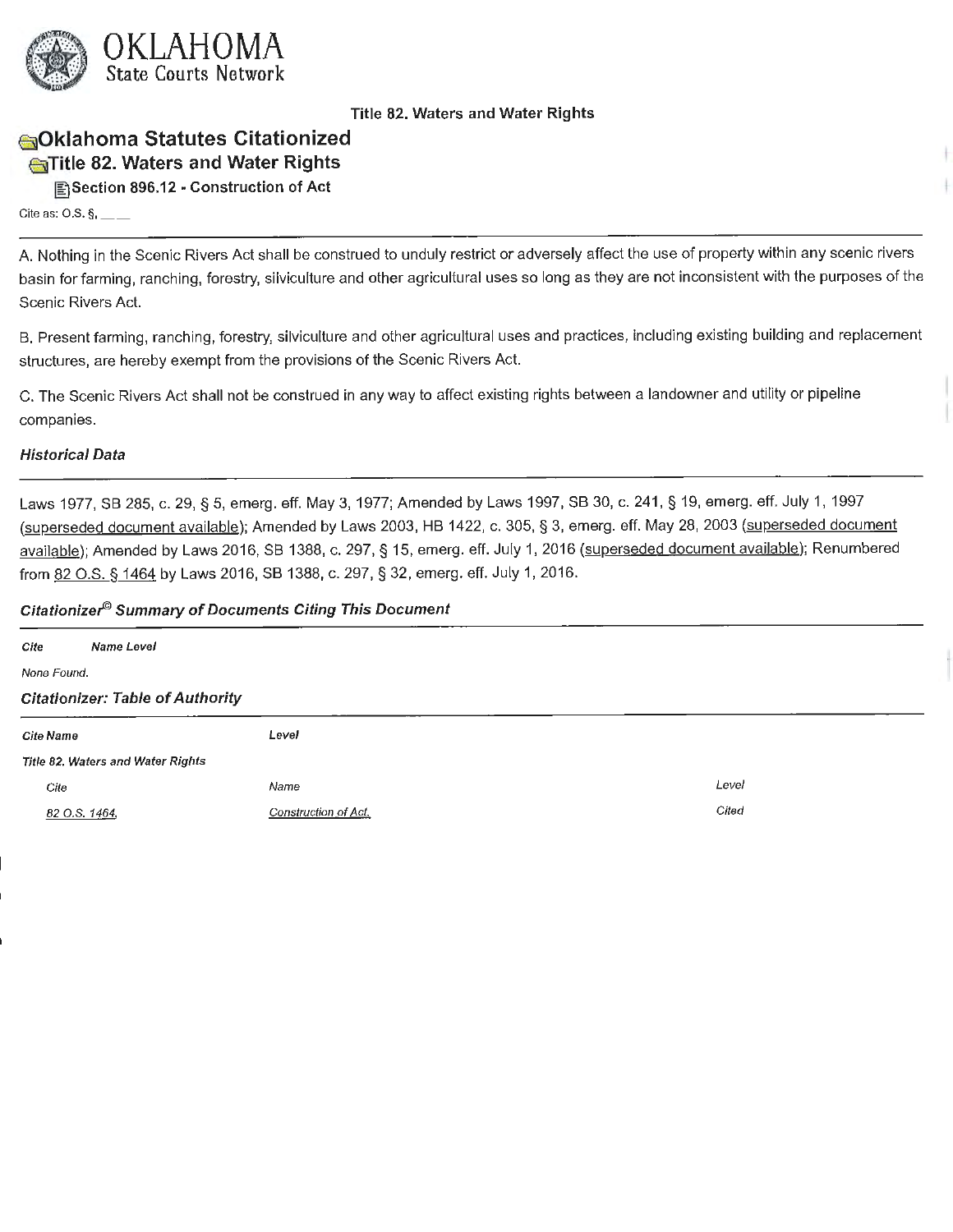

# **sOklahoma Statutes Citationized**

# **Endlife 82. Waters and Water Rights**

**~Section 896.13 - Cities and Incorporated Towns - Counties - Planning and Zoning - Powers and Duties**  Cite as:  $0.5.$   $\S$ ,  $\_\_$ 

A. All cities and incorporated towns and counties that contain all or part of a scenic river within the jurisdictional boundaries of the city, town or county are hereby invested with full power to plan, zone and enact all ordinances and regulations that are necessary and proper to carry out the purposes of the Scenic Rivers Act.

B. The cities, incorporated towns and counties shall follow their respective general procedures in the conduct of legislative functions.

C. In exercising planning and zoning functions, said cities, incorporated towns and counties shall utilize the organization and procedures available to cities and incorporated towns under the general planning and zoning laws of the state. Provided that, when a county exercises the powers provided by the Scenic Rivers Act, the board of county commissioners of that county shall perform the obligations and exercise the powers in the same manner as a local legislative body or mayor of a city, incorporated town or municipality

#### **Historical Data**

Laws 1977, SB 285, c. 29, § 6, emerg. eff. May 3, 1977; Amended by Laws 1997, SB 30, c. 241, § 20, emerg. eff. July 1, 1997 (superseded document available); Amended by Laws 2016, SB 1388, c. 297, § 16, emerg. eff. July 1, 2016 (superseded document available); Renumbered from 82 O.S. § 1465 by Laws 2016, SB 1388, c. 297, § 33, emerg. eff. July 1, 2016.

#### **Citationizer© Summary of Documents Citing This Document**

| Cite        | Name Level                              |  |  |
|-------------|-----------------------------------------|--|--|
| None Found. |                                         |  |  |
|             | <b>Citationizer: Table of Authority</b> |  |  |
|             |                                         |  |  |

Cite Name Level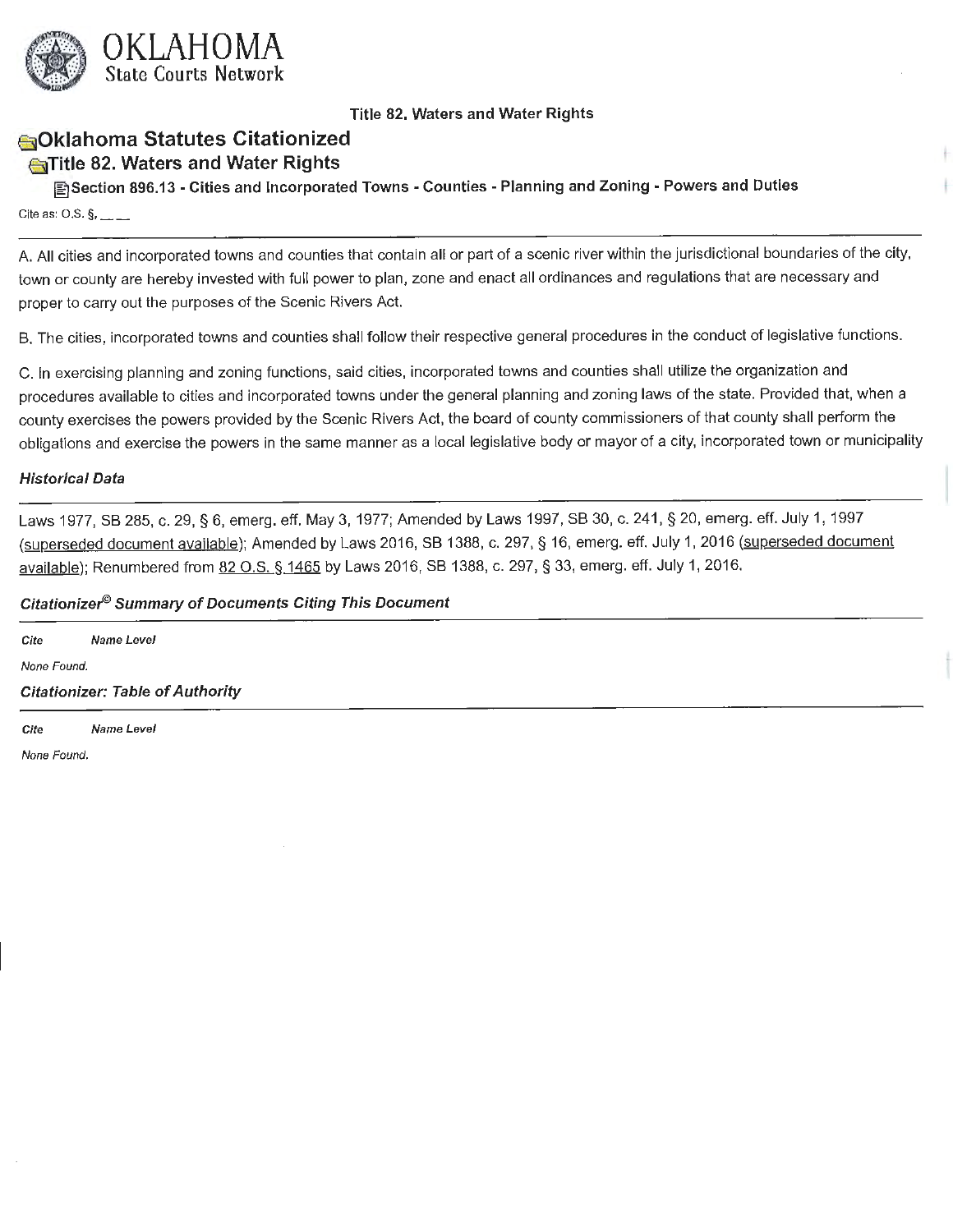

# **esiOklahoma Statutes Citationized c**Title 82. Waters and Water Rights

**lfilSection 896.14** - **Counties** - **Cities and Incorporated Towns** - **Funding** 

Cite as: O.S.  $\S$ , \_\_ \_

Each county, city, incorporated town or other governmental entity which contains all or part of a scenic river within its jurisdictional boundaries is hereby authorized to grant or otherwise provide funds for the operation and administration of the Scenic Rivers Act.

#### **Historical Data**

Laws 1977, SB 285, c. 29, § 7, emerg. eff. May 3, 1977; Amended by Laws 1997, SB 30, c. 241, § 21, emerg. eff. July 1, 1997 (superseded document available); Amended by Laws 2016, SB 1388, c. 297, § 17, emerg. eff. July 1, 2016 (superseded document available); Renumbered from 82 O.S. 1466 by Laws 2016, SB 1388, c. 297, § 34, emerg. eff. July 1, 2016.

#### **Citationize/9 Summary of Documents Citing This Document**

Cite Name Level None Found.

Citationizer: Table of Authority

Cite Name Level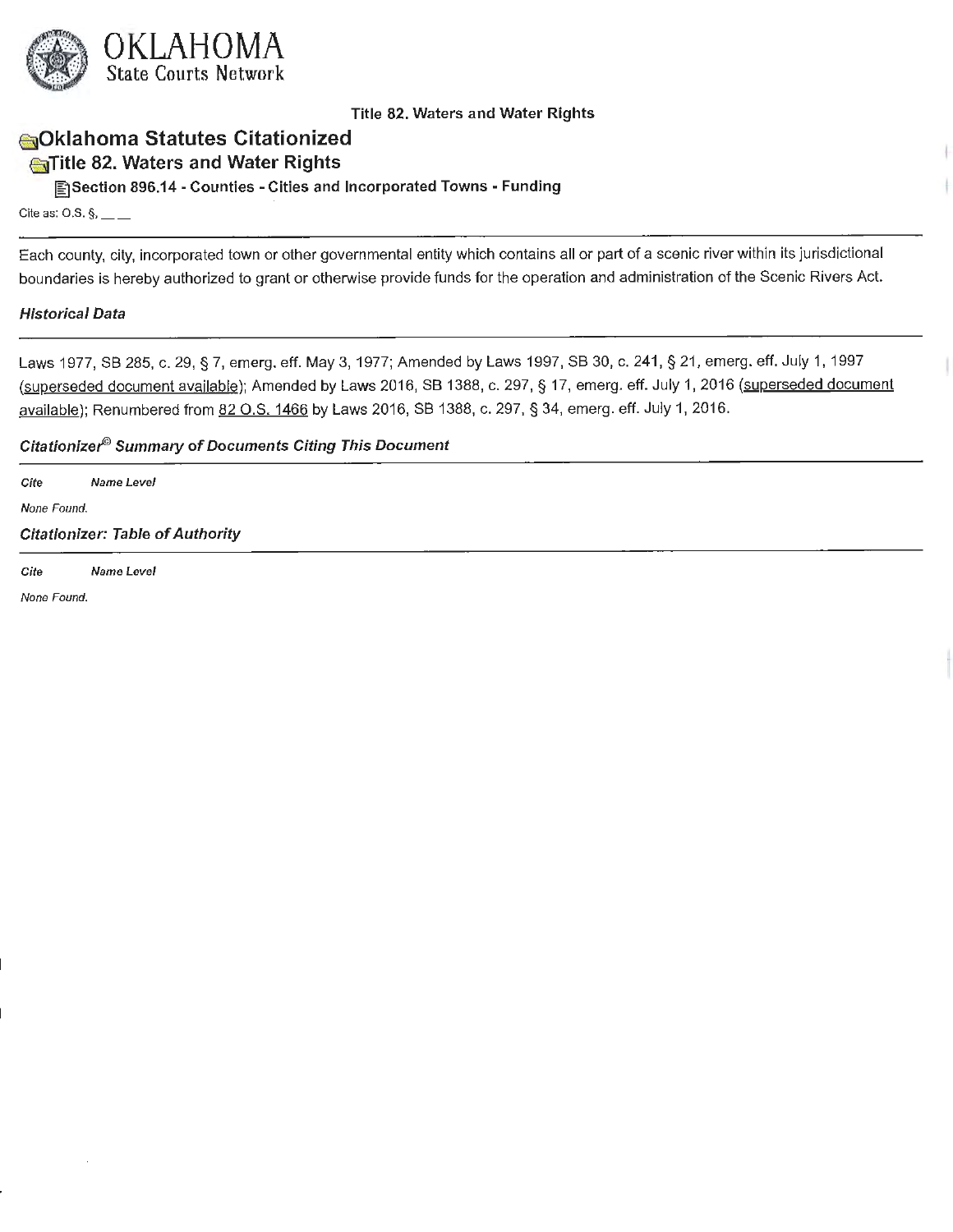

# **1§310klahoma Statutes Citationized €5]Title 82. Waters and Water Rights**

**~Section 896.15** • **Violations** • **Notice of Violation** - **Penalties** 

Cite as: O.S.  $\S$ , \_\_ \_

A. Any person who willfully violates any rule or order issued pursuant to the Scenic Rivers Act, except such rules or orders as relate solely to procedural matters, upon conviction thereof, shall be guilty of a misdemeanor.

B. In addition to other administrative actions, the Grand River Dam Authority may issue a Notice of Violation to any licensed commercia flotation device operation that is alleged to have violated any rule of the Grand River Dam Authority. The Notice of Violation shall advise the licensed operation of the applicable rule and the facts of the violation and shall set a reasonable period of time for the licensed operation to comply with the rule. After the time to comply has expired, if the licensed operation is found to still be in violation of the same rule, the Authority may issue a proposed order assessing an administrative penalty in an amount of not less than One Hundred Dollars (\$100.00) or more than Five Hundred Dollars (\$500.00). The licensed operation shall have twenty (20) days from receipt of the order to request an administrative hearing. If a hearing is not requested, the proposed order shall become final and the administrative penalty shall become due and payable.

#### **Historical Data**

Laws 1977, SB 285, c. 29, § 8, emerg. eff. May 3, 1977; Amended by Laws 1997, SB 30, c. 241 , § 22, emerg. eff. July 1, 1997 (superseded document available); Amended by Laws 2016, SB 1388, c. 297, § 18, emerg. eff. July 1, 2016 (superseded document available); Renumbered from 82 O.S. § 1467 by Laws 2016, SB 1388, c. 297, § 35, emerg. eff. July 1, 2016.

## **Citationizer® Summary of Documents Citing This Document**

**Cite Name Level**  None Found. **Citationizer: Table of Authority** 

Cite Name Level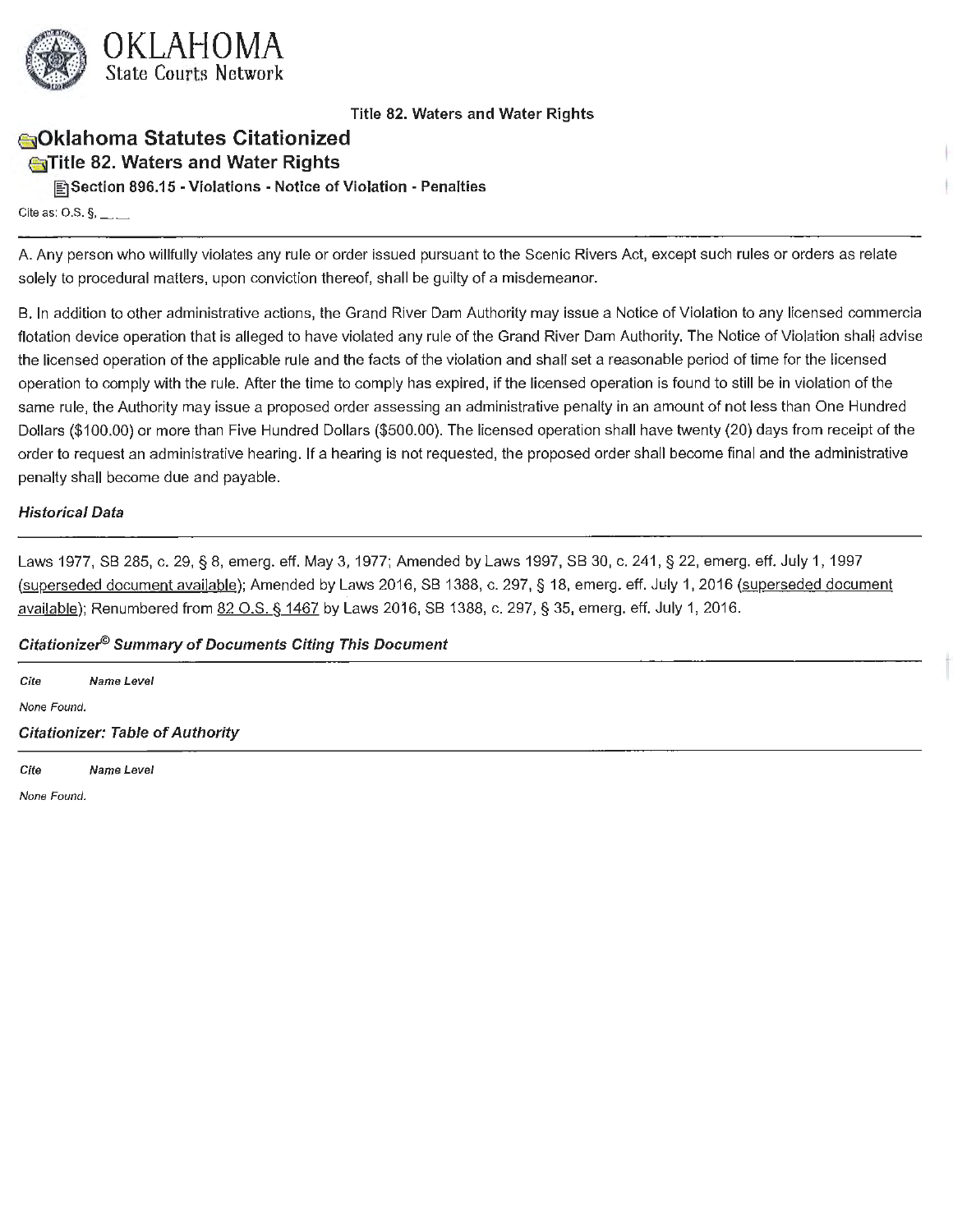

# **esiOklahoma Statutes Citationized 6]Title 82. Waters and Water Rights**

**[filSection 896.16** - **Canoes** - **Commercial Use** - **Fee** 

Cite as: 82 O.S. § 896.16 (OSCN 2021)

A. 1. Until replaced or changed as provided for in subsection C of this section, the Grand River Dam Authority is authorized and directed to charge an annual use fee of Thirty-five Dollars (\$35.00) per commercially owned and operated flotation device on the Illinois River within Adair, Cherokee and Delaware Counties.

2. The operation of a commercial flotation device without displaying a proper license issued by the Authority shall result in a fine not to exceed One Hundred Dollars (\$100.00). The fine shall be assessed upon the owner or operator of the commercial flotation device business and not upon the individual renting the commercial flotation device.

3. Commercial flotation devices shall not be operated on Flint Creek in Delaware County and those portions of Barren Creek in Cherokee County.

B. For the Flint Creek and Illinois River within Adair, Cherokee and Delaware Counties and those portions of Barren Fork Creek within Cherokee County, the Authority is authorized and directed to charge until replaced or changed as provided for in subsection C of this section:

1. An annual use fee of Ten Dollars (\$10.00) per noncommercial, privately owned device; or

2. A use fee of One Dollar (\$1.00) per day for all noncommercial, privately owned flotation devices floating upon a designated scenic river. Landowners located immediately adjacent to a designated scenic river shall not be required to pay any fee for private use as authorized in this section or otherwise by law.

C. Under the provisions of Section 5 of this act granting the Authority the power to establish licenses and set fees, the Authority may promulgate rules for the collection and administration of the fees imposed pursuant to the provisions of this section or may promulgate rules establishing licenses and setting fees that change or replace the licenses and fees imposed pursuant to the provisions of this section. Upon final adoption of rules changing or replacing any or all of the licenses and fees imposed pursuant to the provisions of this section, the Authority shall cease to impose, collect or charge the license and fee that was changed or replaced by rule. Rules promulgated by the Authority pursuant to this section shall be in accordance with the Administrative Procedures Act.

D. Until replaced or changed as provided for in subsection C of this section, the Grand River Dam Authority may charge a fee for use of camping sites located in public use and access areas controlled by the Authority in an amount that does not exceed the rate charged by the Oklahoma Tourism and Recreation Department for camping sites.

E. For the purposes of the Scenic Rivers Act, "commercial flotation device" means a canoe, boat, kayak, inner tube, raft or other similar device suitable for the transportation of a person or persons on waterways which is available for hire by the public for use on scenic rivers.

## **Historical Data**

Laws 1980, HB 1647, c. 354, § 19, emerg. eff. June 25, 1980; Amended by Laws 1983, SB 224, c. 332, § 4, emerg. eff. June 29, 1983; Amended by Laws 1987, SB 61, c. 208, § 105, emerg. eff. July 1, 1987; Amended by Laws 1987, HB 1473, c. 236, § 100, emerg. eff. July 20, 1987; Amended by Laws 1989, SB 390, c. 147, § 5, emerg. eff. May 1, 1989; Amended by Laws 1989, HB 1327, c. 249, § 37, emerg. eff. July 1, 1989; Amended by Laws 1990, SB 880, c. 205, § 5, emerg. eff. May 10, 1990; Amended by Laws 1993, SB 210, c. 61, § 1, emerg. eff. April 12, 1993; Amended by Laws 1997, SB 30, c. 241, § 25, emerg. eff. July 1, 1997 (superseded document available); Amended by Laws 2000, SB 1187, c. 318, § 2, emerg. eff. June 5, 2000 (superseded document available); Amended by Laws 2001, SB 446, c. 76, § 1, emerg. eff. April 11, 2001 (superseded document available); Amended by Laws 2001, SB 748, c. 355, §